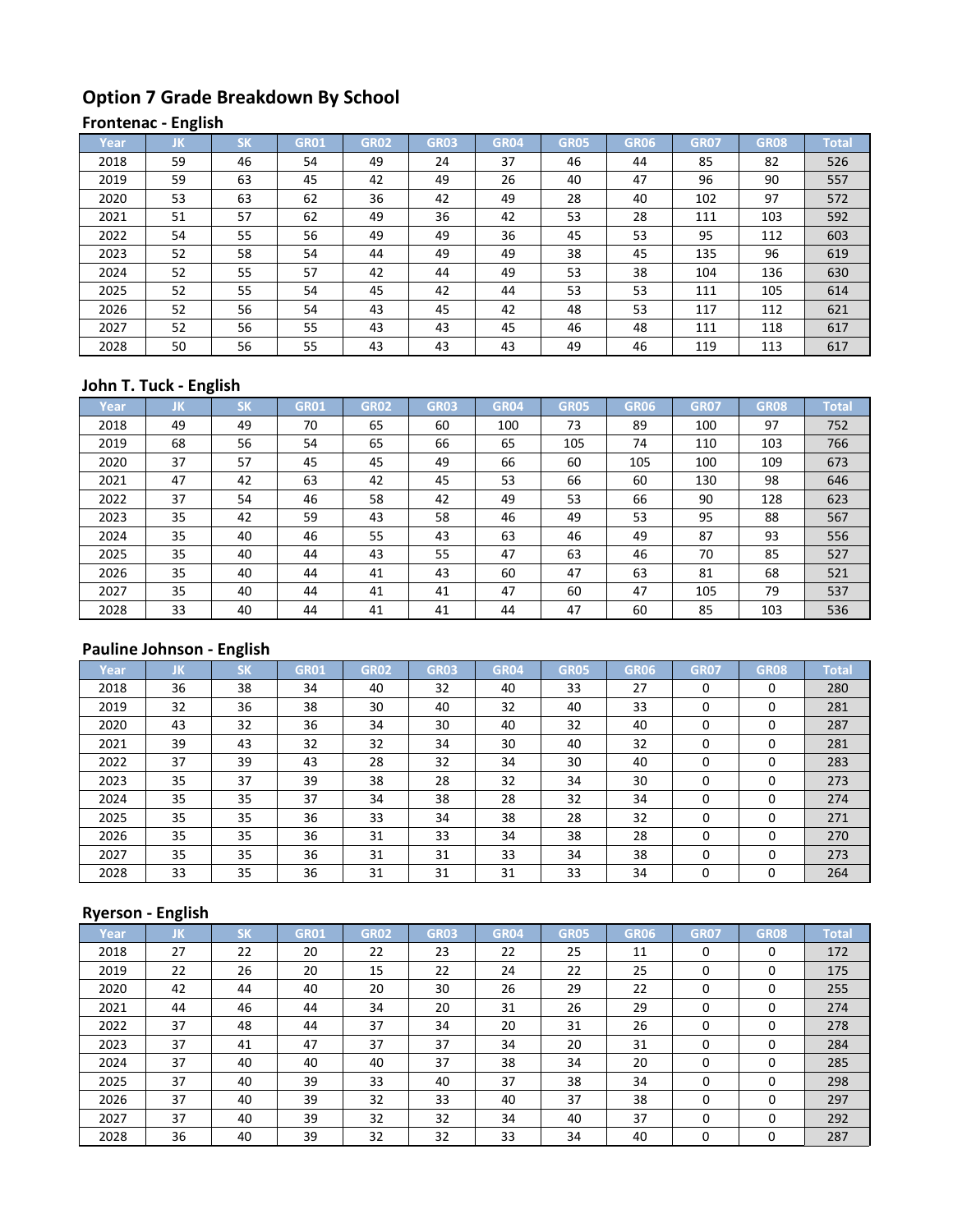## **Tecumseh - English**

| Year | JΚ. | <b>SK</b> | GR01 | <b>GR02</b> | <b>GR03</b> | GR04 | <b>GR05</b> | GR06 | <b>GR07</b> | <b>GR08</b> | Total |
|------|-----|-----------|------|-------------|-------------|------|-------------|------|-------------|-------------|-------|
| 2018 | 17  | 24        | 29   | 19          | 19          | 27   | 28          | 19   | 27          | 34          | 243   |
| 2019 | 20  | 19        | 22   | 26          | 21          | 19   | 31          | 28   | 26          | 28          | 240   |
| 2020 | 22  | 22        | 17   | 20          | 29          | 21   | 22          | 31   | 37          | 27          | 249   |
| 2021 | 21  | 25        | 20   | 16          | 22          | 29   | 25          | 22   | 36          | 38          | 254   |
| 2022 | 20  | 24        | 22   | 18          | 17          | 22   | 34          | 25   | 28          | 36          | 247   |
| 2023 | 21  | 23        | 22   | 21          | 21          | 18   | 26          | 34   | 34          | 28          | 246   |
| 2024 | 21  | 23        | 21   | 20          | 23          | 21   | 20          | 26   | 43          | 34          | 253   |
| 2025 | 21  | 23        | 21   | 19          | 22          | 23   | 24          | 21   | 35          | 44          | 253   |
| 2026 | 21  | 24        | 21   | 19          | 21          | 22   | 26          | 24   | 30          | 35          | 244   |
| 2027 | 21  | 24        | 21   | 19          | 21          | 21   | 25          | 26   | 34          | 30          | 243   |
| 2028 | 22  | 24        | 22   | 19          | 21          | 21   | 24          | 25   | 36          | 34          | 248   |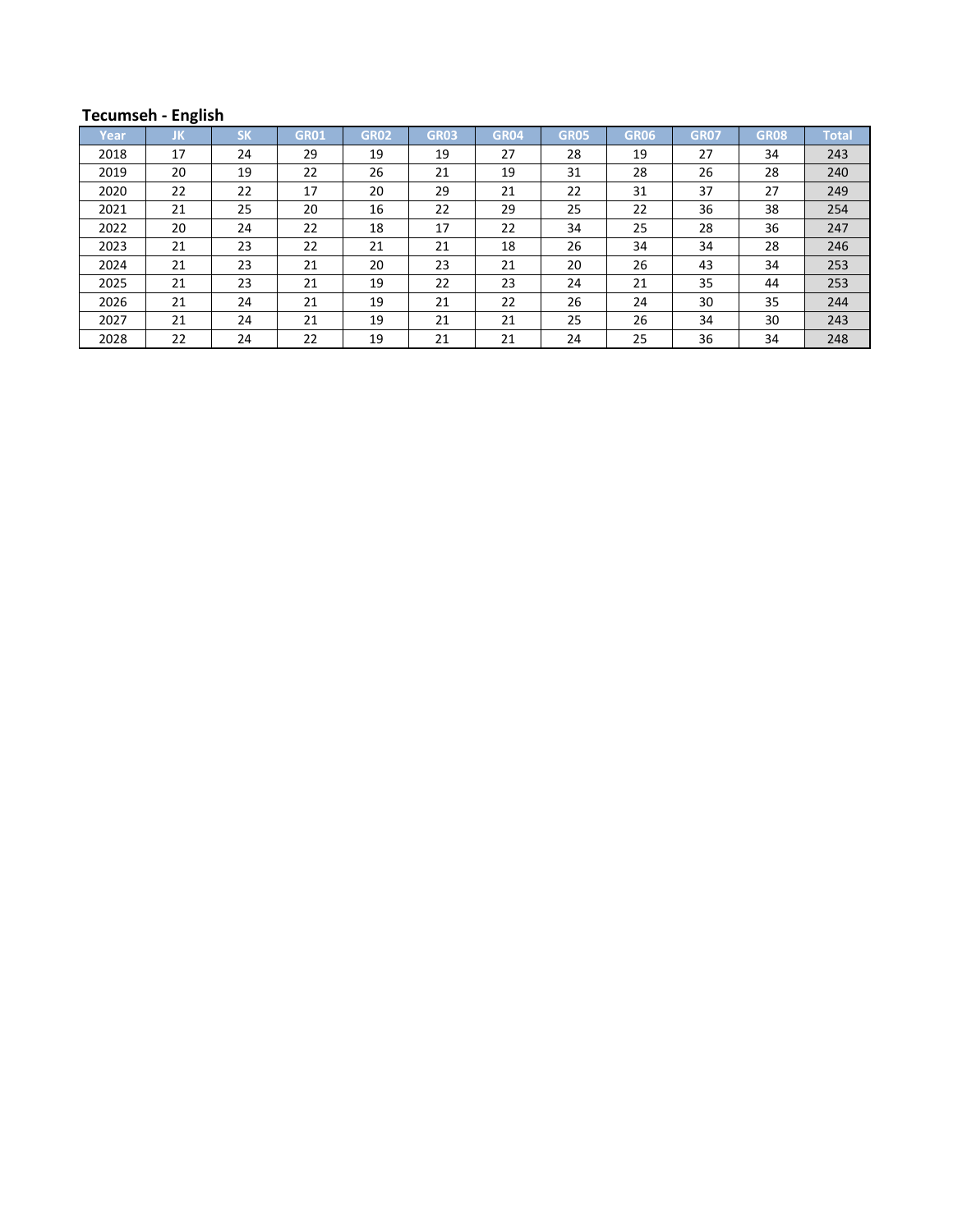# **Option 8 Grade Breakdown By School**

## **Frontenac - English**

| Year, | ΠK. | <b>SK</b> | <b>GR01</b> | <b>GR02</b> | <b>GR03</b> | GR04 | <b>GR05</b> | GR06 | <b>GR07</b> | <b>GR08</b> | <b>Total</b> |
|-------|-----|-----------|-------------|-------------|-------------|------|-------------|------|-------------|-------------|--------------|
| 2018  | 59  | 46        | 54          | 49          | 24          | 37   | 46          | 44   | 85          | 82          | 526          |
| 2019  | 59  | 63        | 45          | 42          | 49          | 26   | 40          | 47   | 96          | 90          | 557          |
| 2020  | 53  | 63        | 62          | 36          | 42          | 49   | 28          | 40   | 102         | 97          | 572          |
| 2021  | 51  | 57        | 62          | 49          | 36          | 42   | 53          | 28   | 111         | 103         | 592          |
| 2022  | 54  | 55        | 56          | 49          | 49          | 36   | 45          | 53   | 95          | 112         | 603          |
| 2023  | 52  | 58        | 54          | 44          | 49          | 49   | 38          | 45   | 135         | 96          | 619          |
| 2024  | 52  | 55        | 57          | 42          | 44          | 49   | 53          | 38   | 104         | 136         | 630          |
| 2025  | 52  | 55        | 54          | 45          | 42          | 44   | 53          | 53   | 111         | 105         | 614          |
| 2026  | 52  | 56        | 54          | 43          | 45          | 42   | 48          | 53   | 117         | 112         | 621          |
| 2027  | 52  | 56        | 55          | 43          | 43          | 45   | 46          | 48   | 111         | 118         | 617          |
| 2028  | 50  | 56        | 55          | 43          | 43          | 43   | 49          | 46   | 119         | 113         | 617          |

### **John T. Tuck - English**

| Year. | JΚ | <b>SK</b> | <b>GR01</b> | <b>GR02</b> | <b>GR03</b> | <b>GR04</b> | <b>GR05</b> | GR06 | <b>GR07</b> | <b>GR08</b> | <b>Total</b> |
|-------|----|-----------|-------------|-------------|-------------|-------------|-------------|------|-------------|-------------|--------------|
| 2018  | 49 | 49        | 70          | 65          | 60          | 100         | 73          | 89   | 100         | 97          | 752          |
| 2019  | 68 | 56        | 54          | 65          | 66          | 65          | 105         | 74   | 110         | 103         | 766          |
| 2020  | 37 | 57        | 45          | 45          | 49          | 66          | 60          | 105  | 99          | 109         | 673          |
| 2021  | 47 | 42        | 63          | 42          | 45          | 53          | 66          | 60   | 128         | 98          | 645          |
| 2022  | 37 | 54        | 46          | 58          | 42          | 49          | 53          | 66   | 90          | 127         | 623          |
| 2023  | 35 | 42        | 59          | 43          | 58          | 46          | 49          | 53   | 95          | 87          | 567          |
| 2024  | 35 | 40        | 46          | 55          | 43          | 63          | 46          | 49   | 86          | 93          | 556          |
| 2025  | 35 | 40        | 44          | 43          | 55          | 47          | 63          | 46   | 70          | 85          | 527          |
| 2026  | 35 | 40        | 44          | 41          | 43          | 60          | 47          | 63   | 81          | 68          | 521          |
| 2027  | 35 | 40        | 44          | 41          | 41          | 47          | 60          | 47   | 105         | 80          | 537          |
| 2028  | 33 | 40        | 44          | 41          | 41          | 44          | 47          | 60   | 85          | 102         | 536          |

## **Pauline Johnson - English**

| Year | JK | <b>SK</b> | <b>GR01</b> | GR02 | <b>GR03</b> | <b>GR04</b> | <b>GR05</b> | GR06 | <b>GR07</b> | <b>GR08</b> | <b>Total</b> |
|------|----|-----------|-------------|------|-------------|-------------|-------------|------|-------------|-------------|--------------|
| 2018 | 36 | 38        | 34          | 40   | 32          | 40          | 33          | 27   | 0           | 0           | 280          |
| 2019 | 32 | 36        | 38          | 30   | 40          | 32          | 40          | 33   | 0           | 0           | 281          |
| 2020 | 43 | 32        | 36          | 34   | 30          | 40          | 32          | 40   | 0           | 0           | 287          |
| 2021 | 39 | 43        | 32          | 32   | 34          | 30          | 40          | 32   | 0           | 0           | 281          |
| 2022 | 37 | 39        | 43          | 28   | 32          | 34          | 30          | 40   | 0           | $\Omega$    | 283          |
| 2023 | 35 | 37        | 39          | 38   | 28          | 32          | 34          | 30   | 0           | $\Omega$    | 273          |
| 2024 | 35 | 35        | 37          | 34   | 38          | 28          | 32          | 34   | 0           | $\Omega$    | 274          |
| 2025 | 35 | 35        | 36          | 33   | 34          | 38          | 28          | 32   | 0           | $\Omega$    | 271          |
| 2026 | 35 | 35        | 36          | 31   | 33          | 34          | 38          | 28   | 0           | 0           | 270          |
| 2027 | 35 | 35        | 36          | 31   | 31          | 33          | 34          | 38   | 0           | $\Omega$    | 273          |
| 2028 | 33 | 35        | 36          | 31   | 31          | 31          | 33          | 34   | 0           | $\Omega$    | 264          |

## **Ryerson - English**

| Year | IJΚ | <b>SK</b> | <b>GR01</b> | <b>GR02</b> | <b>GR03</b> | <b>GR04</b> | <b>GR05</b> | GR06 | <b>GR07</b> | <b>GR08</b> | <b>Total</b> |
|------|-----|-----------|-------------|-------------|-------------|-------------|-------------|------|-------------|-------------|--------------|
| 2018 | 27  | 22        | 20          | 22          | 23          | 22          | 25          | 11   | 0           | 0           | 172          |
| 2019 | 22  | 26        | 20          | 15          | 22          | 24          | 22          | 25   | 0           | $\Omega$    | 175          |
| 2020 | 41  | 43        | 39          | 19          | 29          | 26          | 28          | 19   | 0           | $\Omega$    | 245          |
| 2021 | 43  | 45        | 43          | 33          | 19          | 29          | 26          | 28   | 0           | $\Omega$    | 267          |
| 2022 | 36  | 47        | 43          | 37          | 33          | 19          | 29          | 25   | 0           | $\Omega$    | 270          |
| 2023 | 36  | 40        | 46          | 36          | 37          | 33          | 19          | 29   | 0           | $\Omega$    | 276          |
| 2024 | 36  | 39        | 39          | 39          | 36          | 38          | 33          | 19   | 0           | $\Omega$    | 279          |
| 2025 | 36  | 39        | 38          | 33          | 39          | 36          | 38          | 33   | 0           | $\Omega$    | 292          |
| 2026 | 36  | 39        | 38          | 32          | 33          | 40          | 36          | 38   | 0           | $\Omega$    | 291          |
| 2027 | 36  | 39        | 38          | 32          | 32          | 33          | 40          | 36   | 0           | $\Omega$    | 286          |
| 2028 | 35  | 39        | 38          | 32          | 32          | 32          | 33          | 41   | 0           | 0           | 282          |